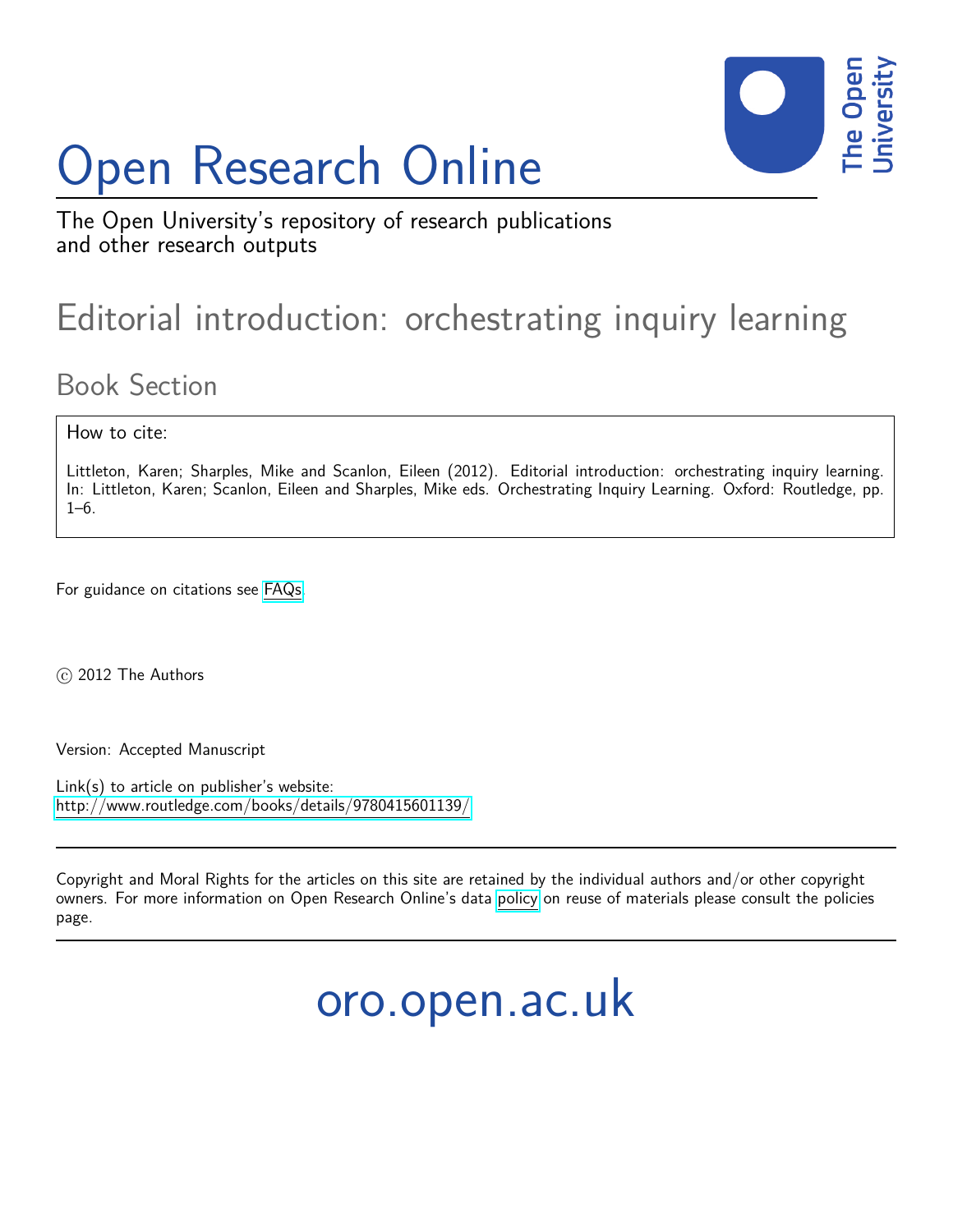### **EDITORIAL INTRODUCTION: ORCHESTRATING INQUIRY LEARNING**

Karen Littleton, Eileen Scanlon and Mike Sharples

There is currently increased recognition amongst researchers that inquiry learning (interpreted as the ability to plan, carry out and interpret novel investigations), particularly when supported by technology, can foster the development of higher order thinking skills and offer learners a meaningful and productive approach to the development of their knowledge of the world. Science educationalists propose that young people need to know how to 'act like scientists' if they are to understand and contribute to the major scientific debates that are shaping our world. That said, inquiry learning presents challenges for both teachers and students. For example, pupils may experience difficulties in engaging with inquiry learning, forming appropriate investigations, designing and running experiments, and interpreting data. A key challenge, then, is how to resource and support processes of inquiry learning within and beyond the classroom. Other issues include motivating young people to see their world as a site for scientific investigation, engaging them in scientific discourse, integrating inquiry learning with the teaching of science principles, and designing new tools for investigatory learning. The work being reported in this book is intended to address these challenges.

The volume brings together work on inquiry learning and orchestration of learning, where orchestration is the planning, management and guidance of learning. The contributors are working at the cutting-edge of the field, and they represent a wide range of disciplinary contexts including human-computer interaction, science learning, psychology and education. A central argument is that technological support, when coupled with appropriate design of the activities and learning environment, can enable the orchestration of inquiry learning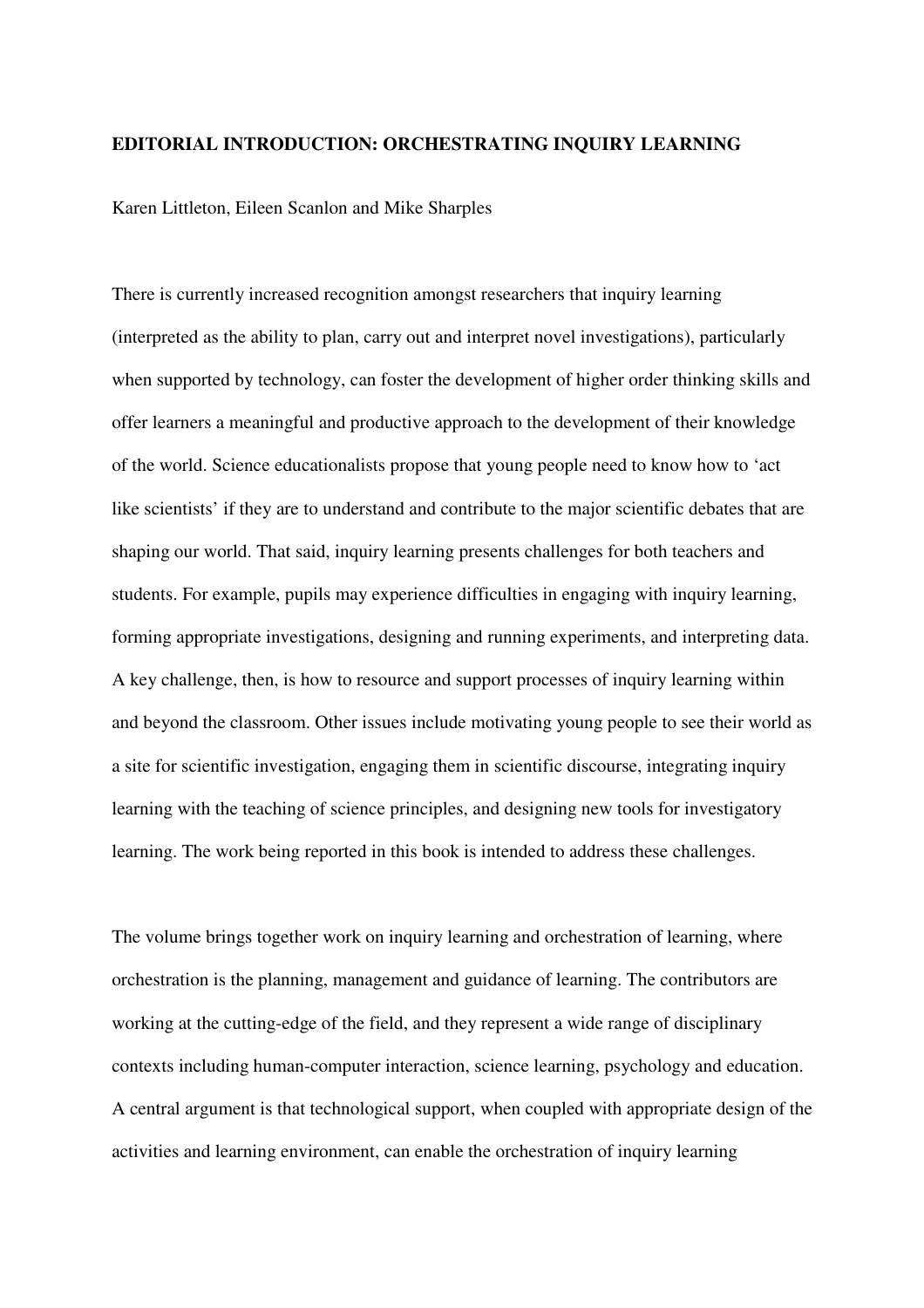experiences that are engaging, authentic and personally relevant. The term 'orchestration', as you will see, carries subtle differences in emphasis for each of the teams of contributing authors. That said, this metaphor captures the important sense in which the focus of attention is channelled towards a specific aspect of an ongoing activity - there being shifts between what is fore-grounded and what is back-grounded, taking into consideration the contributions of the learners.

Our authors offer characterisations of the nature of inquiry learning. They attempt to specify the conditions and pedagogic contexts within which such learning can most effectively be promoted and are working to distil the results into concrete messages for practical application. Whilst a key focus for many authors is the inquiry learning that is conducted in and framed by the concerns of formal educational settings, for example schools and colleges. Other learning contexts are also considered, including school grounds, homes, museums and discovery centres, streets and parkland. A theme of the book is how to connect learning within and beyond the classroom.

The volume opens with a review by Eileen Scanlon, Stamatina Anastopoulou and Lucinda Kerawalla (Chapter 1). Focusing particularly on inquiry learning in science, these colleagues are especially concerned to explore: a) how contemporary research can inform the design of inquiry learning experiences and b) the ways in which technologies can be harnessed to resource and support inquiries such that learners come to develop their knowledge and understanding of the world. Two key issues emerge from this exploration. The first concerns the efficacy and value of 'personalising' inquiries in ways that make them meaningful to learners – a process that may incorporate elements of personal relevance, choice and learner responsibility. Seen in these terms, personal inquiry cannot simply be equated with 'personal interest', rather it is the process of grounding scientific content and process in students'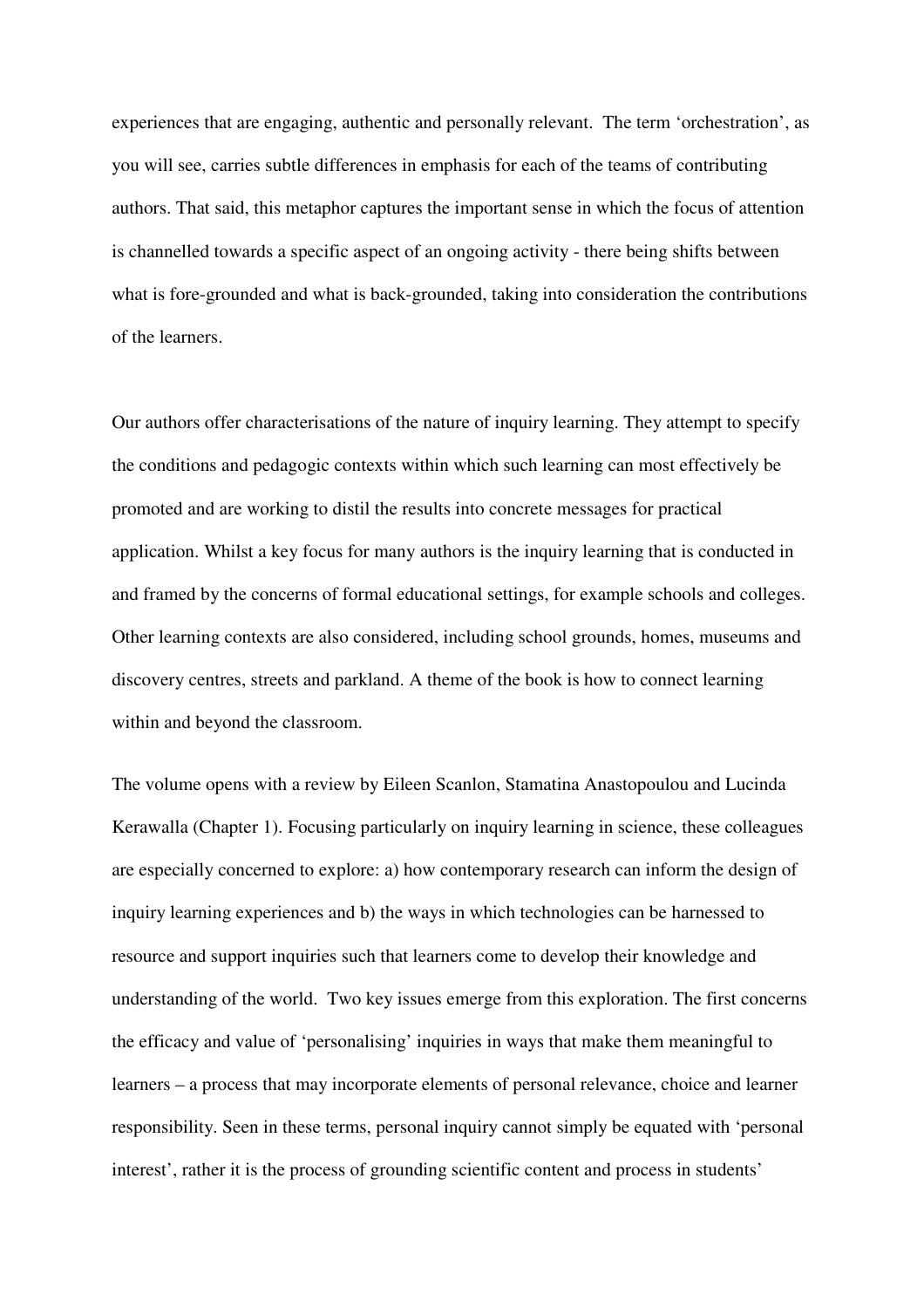existing points of view and activities that can enable them to see the intellectual relevance of their learning activities. It is evident, that helping learners reframe their everyday experiences in empirical and scientific terms is a substantive challenge. The simplistic use of the 'everyday' in educational contexts is problematic - not least because it trivialises the complex processes involved in meaning making and falls far short of the authenticity that is essential to engage young people and support learning. It may also be the case that some inquiries are too personal to be explored within an educational context. To explore some issues of personal relevance would be to engage learners in complex processes of negotiating, re-negotiating and managing identity work – processes full of the inherent possibility of invoking 'troubled identities' in relation to one's peers. Even preparing for such an activity might pose problems, for, as Murphy (2000) notes: 'even the imaginary gaze of critical peers is a major threat to [learners'] identities and significantly affects how they learn to position themselves in subjects. Positions that can constrain future learning'. A second substantive focus concerns how educators might harness the pedagogic potential and affordances of representations of the inquiry cycle to resource process of teaching and learning. Scanlon and her colleagues argue that representations of the inquiry cycle can constitute powerful mediating tools that frame teaching-learning interactions in ways that scaffold learners to gain meta-cognitive awareness of inquiry processes. For these authors it is in the creative alignment and interplay of teacher, learner(s), mediating tools/technologies, and activities that efficacious personal inquiry learning is constituted - with orchestration being the process that productively supports interventions across multiple activities and contexts occurring at multiple social levels. Orchestration is thus construed as a process that is necessarily and inherently adaptive to the emergent learning trajectory.

The significance of learning trajectories is explored in Chapter 2, by Karen Littleton and Lucinda Kerawalla, who focus specifically on the challenge educators confront in ensuring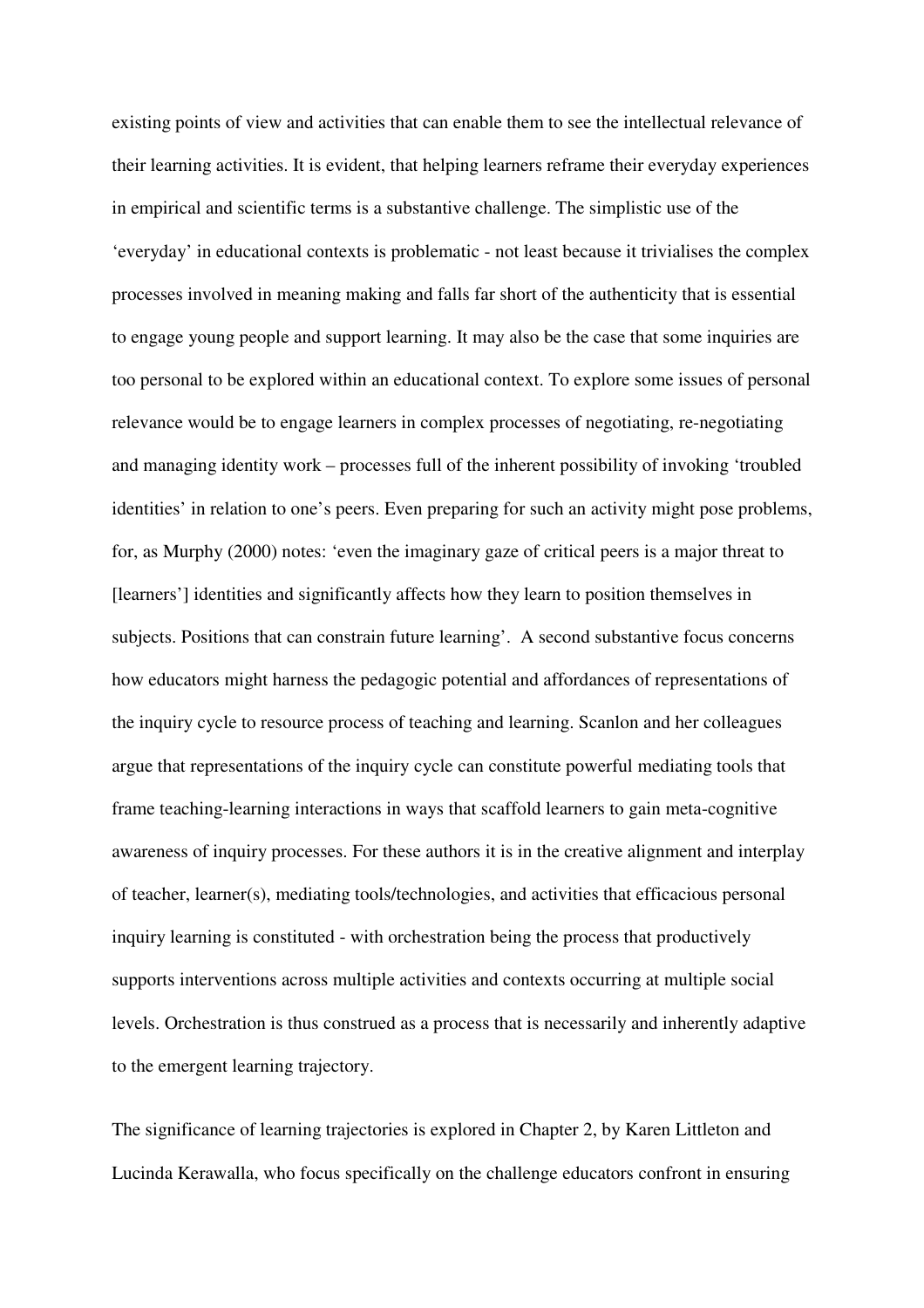that young people have a coherent, cumulative experience of the diverse activities, ideas and settings that are implicated in the process of inquiry learning. These authors suggest that a crucial educational challenge facing teachers working on inquiry projects is how to ensure that the overall educational experience for the students is one that is genuinely *cumulative and reciprocal*, rather than simply extended in time. The work they present highlights how the affordances of the technologies in play distinctively enter into, and resource, the processes of *connection building* across phases of activity – such that from the learner's perspective, the work they are undertaking begins to develop a cumulative quality in which specific activities, and their goals, begin to form part of a greater whole - a purposeful educational 'journey' through which they come to understand the nature and processes of inquiry learning. The metaphor of 'orchestration' sits crucially at the heart of Littleton and Kerawalla's exploration, and for these authors the metaphor draws attention to the subtle interweaving of activities, ideas and resources and the ways in which a teacher may make (what are often moment-by-moment) shifts between what is fore-grounded and what is backgrounded in an ongoing inquiry. It also captures the sense in which a teacher encourages, and works with, learners' contributions in the context and pursuit of overall goals as part of a longer trajectory of meaning-making.

The necessity of working with learner's contributions is further underscored by Kevin W. McElhaney and Marcia C. Linn who, in Chapter 3, describe how their knowledge integration framework can strengthen inquiry instruction. Crucially, they argue that centring inquiry investigations on 'realistic and relevant' contexts encourages students to take advantage of their knowledge in designing experiments and in reasoning about their findings. Returning to the significance of personalisation (introduced earlier by Scanlon and colleagues) and the imperative to help learners build connections (Littleton and Kerawalla), McElhaney and Linn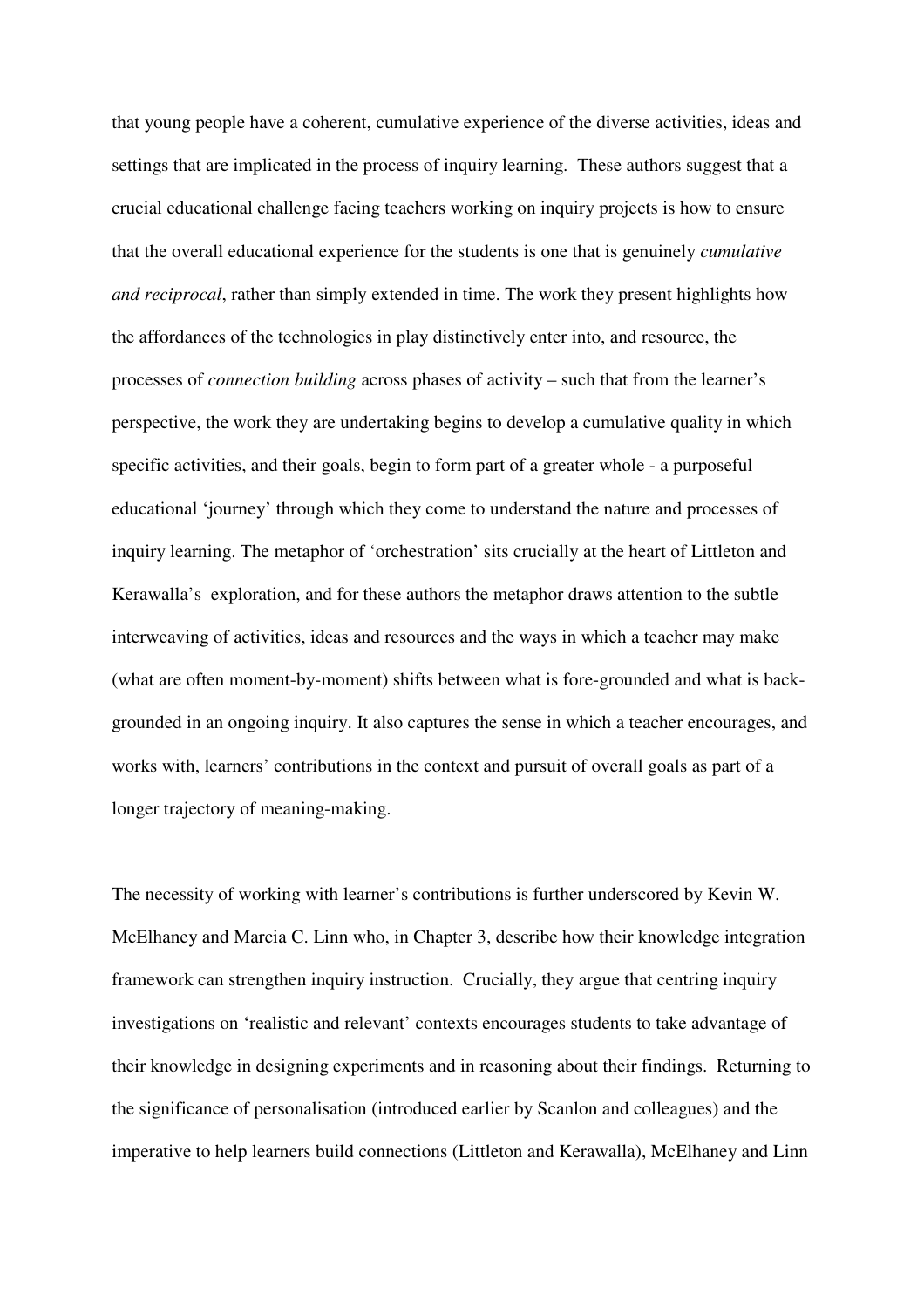also underscore the efficacy of students testing *their* ideas rather than following a 'recipe' that may not *connect* to their prior conceptions or relevant everyday ideas. That said, they also caution that prevailing canonical notions of classroom science and what it entails may preclude authentic interpretations of inquiry investigations. Young people's: 'interpretations of experience, the meanings they attach to their learning - will, in part, be determined by their involvement with schools and other institutions of their society ... schools have their own body of cultural knowledge, and their own ways of communicating and legitimising knowledge' (Mercer, 1992, p.31). Learners' interactions and experiences are thus framed by, and therefore can only ever be fully understood within, their specific cultural niches. Different contexts will afford different opportunities for, and place different constraints upon, learning. According to McElhaney and Linn the implication of all this is that students need to 'let go' of their positioning as science student to assume the role of science investigator. Their work with the distinguishing task of *Airbags* exemplifies the substantial effect that subtle changes in framing of inquiry tasks can have on student's insights. This in turn underscores that whilst meaning is not a tangible or fixed commodity, in practice it is often assumed that educational 'tasks are given' (Murphy, 2000). The work reported in this chapter, however, reminds us that inquiry tasks are constructed through a complex process of interpretation and re-interpretation, emerging as a consequence of mediated action and interaction.

The complexity of the pedagogic challenges and the dilemmas facing teachers committed to inquiry learning are thrown into further relief by Sharples and Anastopoulou (Chapter 4). These authors underscore the delicate balance between the need to teach the fundamentals of a science topic in a well-structured way and the value of open ended inquiry (where students may conduct investigations that yield inconclusive results, for instance). They also draw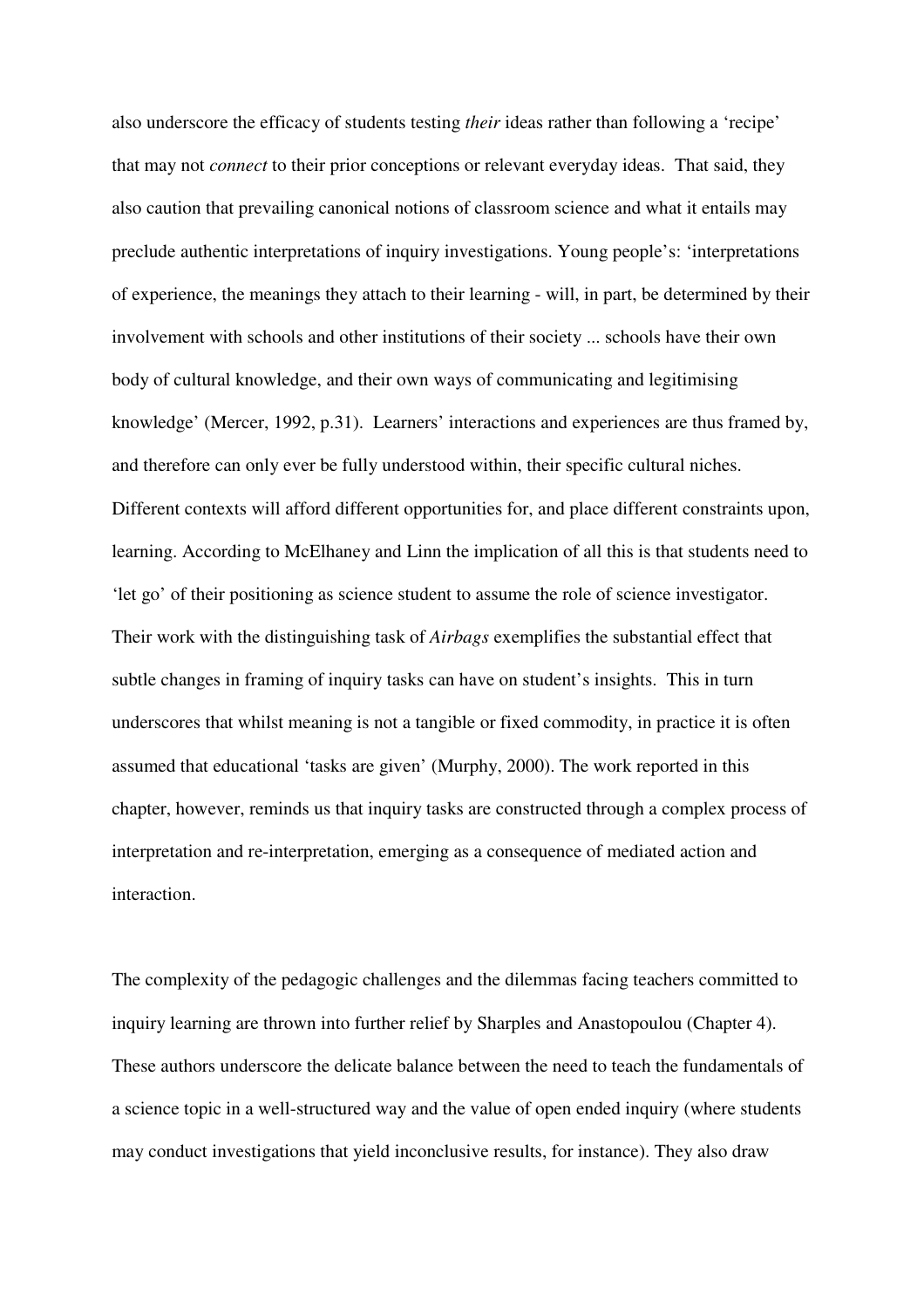attention to the ways in which the teacher must be able to initiate and guide activities that take place beyond the classroom. Organising inquiry learning for the home, or other sites where the teacher is not present is a compelling pedagogic challenge and the authors detail the work of the Personal Inquiry project designed to address this challenge through the development of a mobile toolkit specifically designed to support the orchestration of teaching activities across formal and non-formal settings. As the authors explain the intention is: 'to provide a seamless handover from teacher orchestration supported by the technology to technology guided personal inquiry'. The ways in which one can 'script' such technologically-mediated support for personal inquiry is the focus of Chapter 5.

Collins, Mullholland and Gaved (Chapter 5) argue that scripting support for personal inquiry necessarily entails an open approach that enables teachers and students to author or customise inquiries on personally relevant topics, which may span, for example, home, school and field trip contexts. Based on a theatrical metaphor, scripts characterise a set of activities which both engineer and harness differences between students' opinions or knowledge in order to foster effective learning. Crucially, students' actions and decisions can be reified through the tools they use to support their inquiry and the chapter explores five aspects of personal inquiry that can be addressed through scripting support: personal choice; collaboration, regulatory process support, transformative process support and orchestration. The suggestion is that scripting provides a set of representations that are used for orchestration and involves the identification and co-ordination of students' activities, their learning process, and the technological support used. It is clear that scripting enables teachers to specify the overall structure of an inquiry and the options available to students. Both the activities undertaken and the students' progress through them can be shown in a scripting application. A crucial affordance here, then, is the potential of the technology to resource the linking of activities in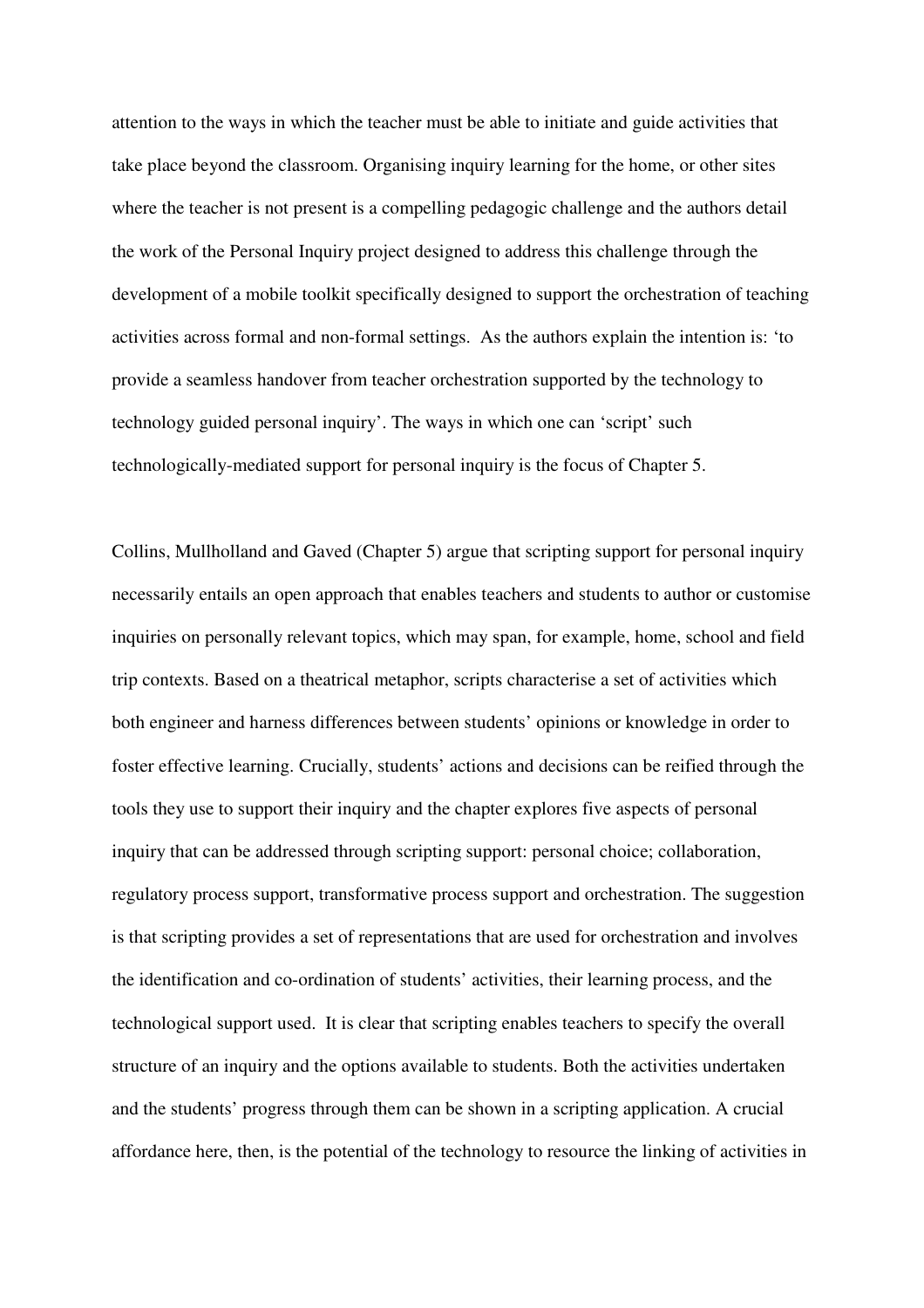meaningful ways which help lend cohesion and coherence to learners' experience of inquirybased activities, especially those which extend over lengthy periods of time. The experienced and anticipated learning trajectory becomes rendered visible in ways intended to foster purposeful understanding. Given that changes to a script can be made at any time by a teacher in response to student progress or to follow up issues of particular interest, significance or consequence it is clear that, far from being prescriptive, scripts can flexibly support the more 'improvisational' elements of inquiry learning, where students and their teachers can explore and interrogate emerging questions and issues.

A commitment to participatory design is shared by many of the authors in the book and it is clear how researchers are increasingly undertaking work *with* teachers and other education professionals and students, rather than conducting research *on* them, thereby recognizing them as people with concerns rather than treating them as objects of concern. This process of participatory design is in evidence in Chapter 6 where Roy Pea, Marcelo Milrad, Heidy Maldonado, Bahtijar Vogel, Arianit Kurti and Daniel Spikol discuss learning and technological designs for mobile science inquiry collaboratories. The chapter explores how this team moved from visions of mobile science inquiry, to co-design activities with educators, to system architecture and technical developments to the instantiation of mobile science collaboratories. Aiming to afford the seamless integration of, for example, data coming from multiple devices, Pea and colleagues' work carries important implications for enhancing the orchestration of inquiry-based learning activities. Moreover, the significance of representations as objects to think with and 'interthink' with (Mercer and Littleton 2007) is once again underscored.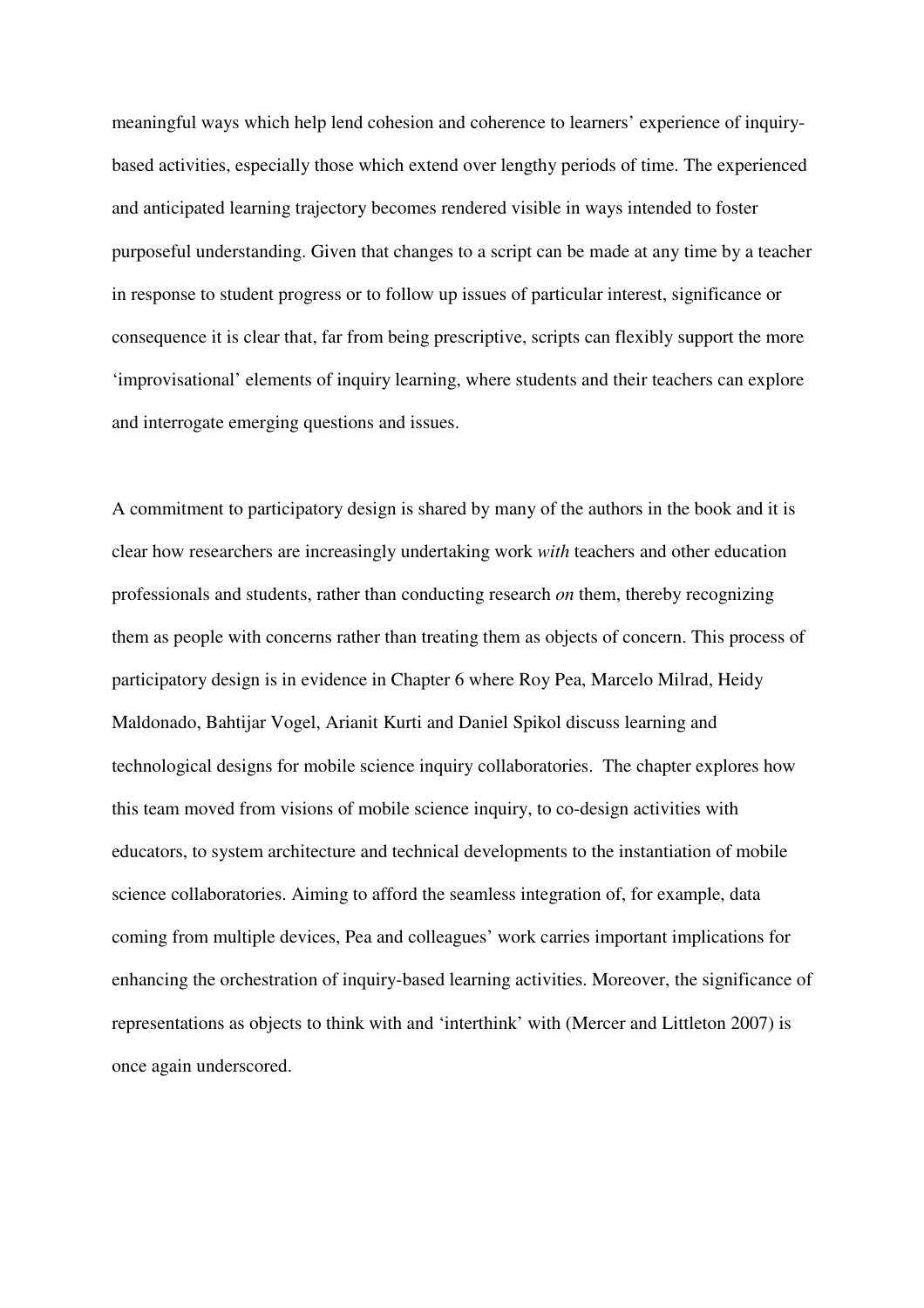The focus on collaborative inquiry that sits at the heart of Chapter 6 also assumes prominence in Chapter 7 where Marjut Villo, Pirta Seitmaa-Hakkarainen and Kai Hakkarainen examine the practices of supporting collaborative inquiry. Their analyses of an elementary school teacher's practices and efforts to support pupils' cognitive responsibility for their advancing their own collaborative oriented inquiry process highlights how the epistemic, social, technological and cognitive infrastructure of the class are all implicated in ensuring the efficacy of students' experience of inquiry. It is also evident from these authors' work that the orchestration of inquiry learning necessitates efforts that are strategically oriented at multiple levels (characterized here as the micro, macro and meso level) if serious inquiry is to be object-oriented.

At this point in the book the vexed issue of assessment is raised. The chapters presented thus far yield substantial evidence of creative and innovative approaches to the design of inquiry learning experiences. Yet assessment practices, often shaped by statutory imperatives, remain somewhat conservative and heavily reliant on individual testing methods. In Chapter 8 Daniel T. Hickey and Michael Filsecker summarise a comprehensive approach to instruction and assessment that uses situative theories of cognition, participatory views of learning and design-based methods to transform classroom assessment and educational testing. Adopting a broad view of assessment and testing, learning is aligned within embedded assessments of communal discourse to classroom assessments of individual understanding. This focus on the orchestration of assessment is taken up by Barbara Wasson, Vibeke Vold and Ton de Jong in Chapter 9. Wasson and colleagues argue that the orchestration of assessment in inquiry learning environments requires the careful design of mechanisms for both formative and summative assessment. Rooted in the learning by design literature, the work by these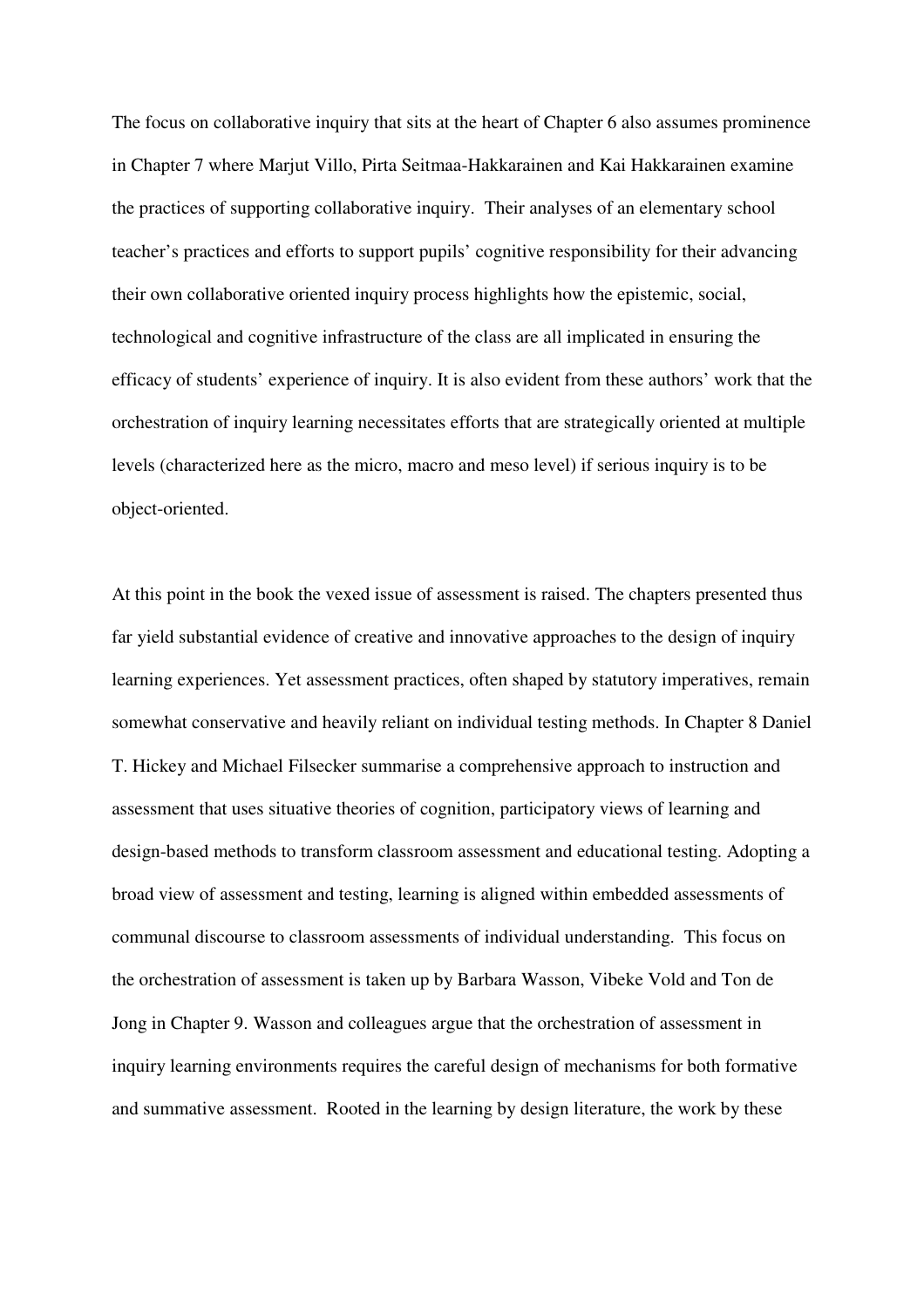authors work also shows the centrality of designed artifacts and emerging learning objects in both learning and assessment processes.

The volume ends with a contribution from Ann Jones, Marilena Petrou and Canan Blake whose research addresses the issue of how to support inquiry learning in non-formal contexts. They suggest that given the increasing rise and importance of science inquiry learning in a range of less formal settings, it is imperative that we develop our understandings of how students learn in these settings and how such learning might be supported and resourced by technologies. The Sustainability Squad investigation they report here represents an important contribution to this emerging field.

This is a book about multiplicity, plurality and complexity. The scholars who have contributed are engaged in a dynamic process of inquiry into inquiry learning. Through their work, involving committed engagement with teachers, learners and other education professionals, they are participating in an iterative research process that is producing invaluable support for theoretically-informed ways of promoting productive inquiry learning. And now the inquiry continues …

#### **References**

Mercer, N. (1992) 'Culture, context and the construction of knowledge in the classroom', in Light, P. and Butterworth, G. (eds) *Context and Cognition: Ways of Learning and Knowing*, Hemel Hempstead, Harvester Wheatsheaf.